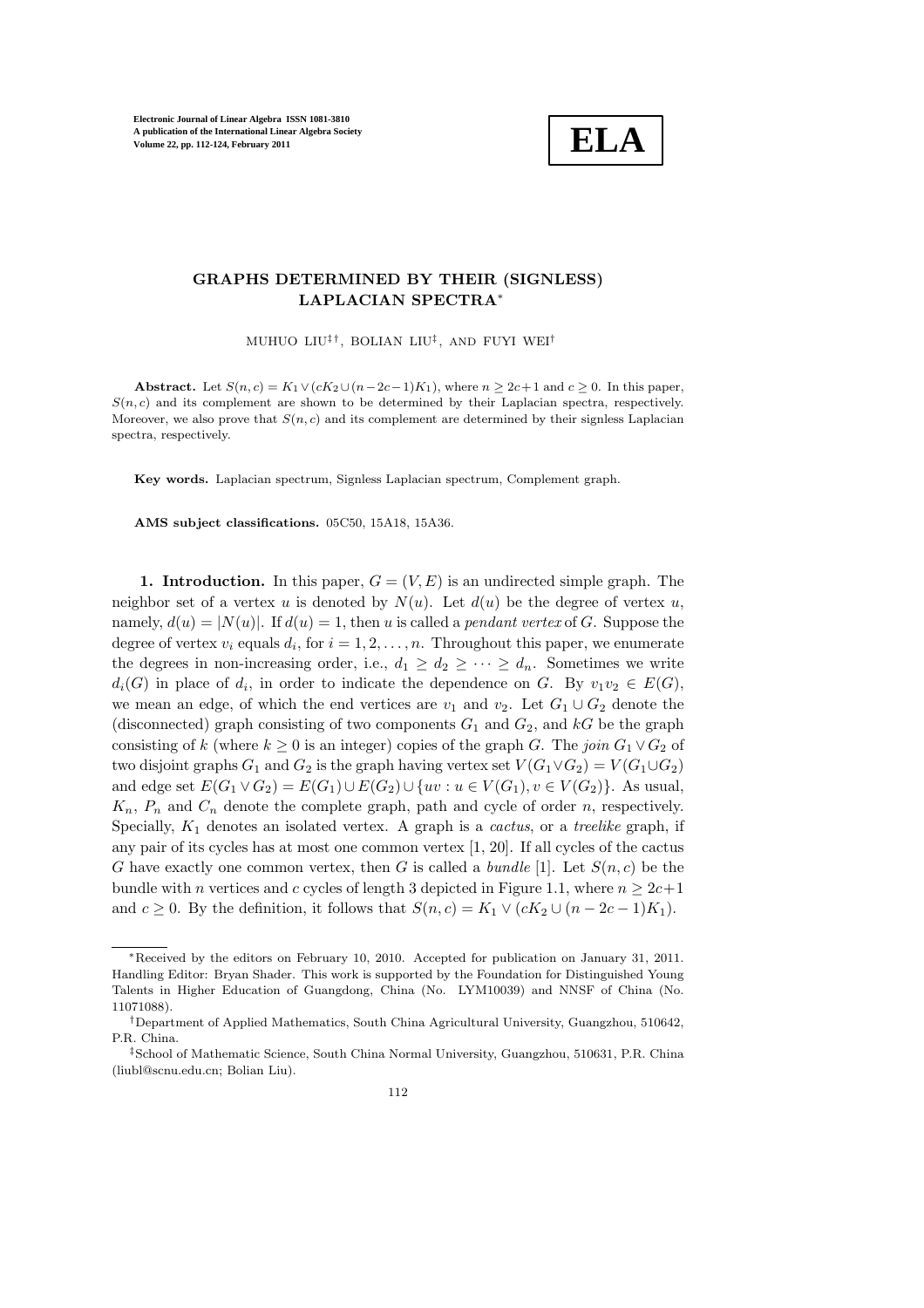

Graphs Determined by Their (Signless) Laplacian Spectra 113



FIG. 1.1. The bundle  $S(n, c)$ .

The *adjacency matrix*  $A(G) = [a_{ij}]$  of G is an  $n \times n$  symmetric matrix of 0's and 1's with  $a_{ij} = 1$  if and only if  $v_i v_j \in E(G)$ . Let  $D(G)$  be the diagonal matrix whose  $(i, i)$ -entry is  $d_i$ , where  $1 \leq i \leq n$ . The Laplacian matrix of G is  $L(G) = D(G) - A(G)$ , and the signless Laplacian matrix of G is  $Q(G) = D(G) + A(G)$ . Sometimes,  $Q(G)$  is also called the unoriented Laplacian matrix of  $G$  (see, e.g., [10, 22]).

It is well known that  $L(G)$  is positive semidefinite so that its eigenvalues can be arranged as follows:

$$
\lambda_1(G) \geq \lambda_2(G) \geq \cdots \geq \lambda_n(G) = 0.
$$

Research on the signless Laplacian matrix has recently become popular [3, 5, 10, 22. It is easy to see that  $Q(G)$  is also positive semidefinite [5] and hence its eigenvalues can be arranged as:

$$
\mu_1(G) \ge \mu_2(G) \ge \cdots \ge \mu_n(G) \ge 0.
$$

If there is no confusion, sometimes we write  $\lambda_i(G)$  as  $\lambda_i$ , and  $\mu_i(G)$  as  $\mu_i$ . In the following, let  $SL(G)$  and  $SO(G)$  denote the spectra, i.e., eigenvalues of  $L(G)$  and  $Q(G)$ , respectively.

A graph  $G$  is said to be determined by its Laplacian spectrum (resp. adjacency spectrum, signless Laplacian spectrum) if there does not exist a non-isomorphic graph  $H$  such that  $H$  and  $G$  share the same Laplacian spectrum (resp. adjacency spectrum, signless Laplacian spectrum). The question "which graphs are determined by their spectra?" is proposed by van Dam and Haemers in [6]. Up to now, only a few families of graphs are known to be determined by their spectra [6, 9]. For example, the path, the complement of a path, the complete graph, and the cycle were proved to be determined by their adjacency spectra [6, 9]. The path, the complete graph, the cycle, the star and some quasi-star graphs, together with their complement graphs were shown to be determined by their Laplacian spectra [6, 9, 15, 21]. Let  $K_n^m$  be the graph obtained by attaching  $m$  pendant vertices to a vertex of the complete graph  $K_{n-m}$ , and  $U_{n,p}$  be the graph obtained by attaching  $n-p$  pendant vertices to a vertex of  $C_p$ . Recently, Zhang and Zhang in [23] confirmed that  $K_n^m$  together with its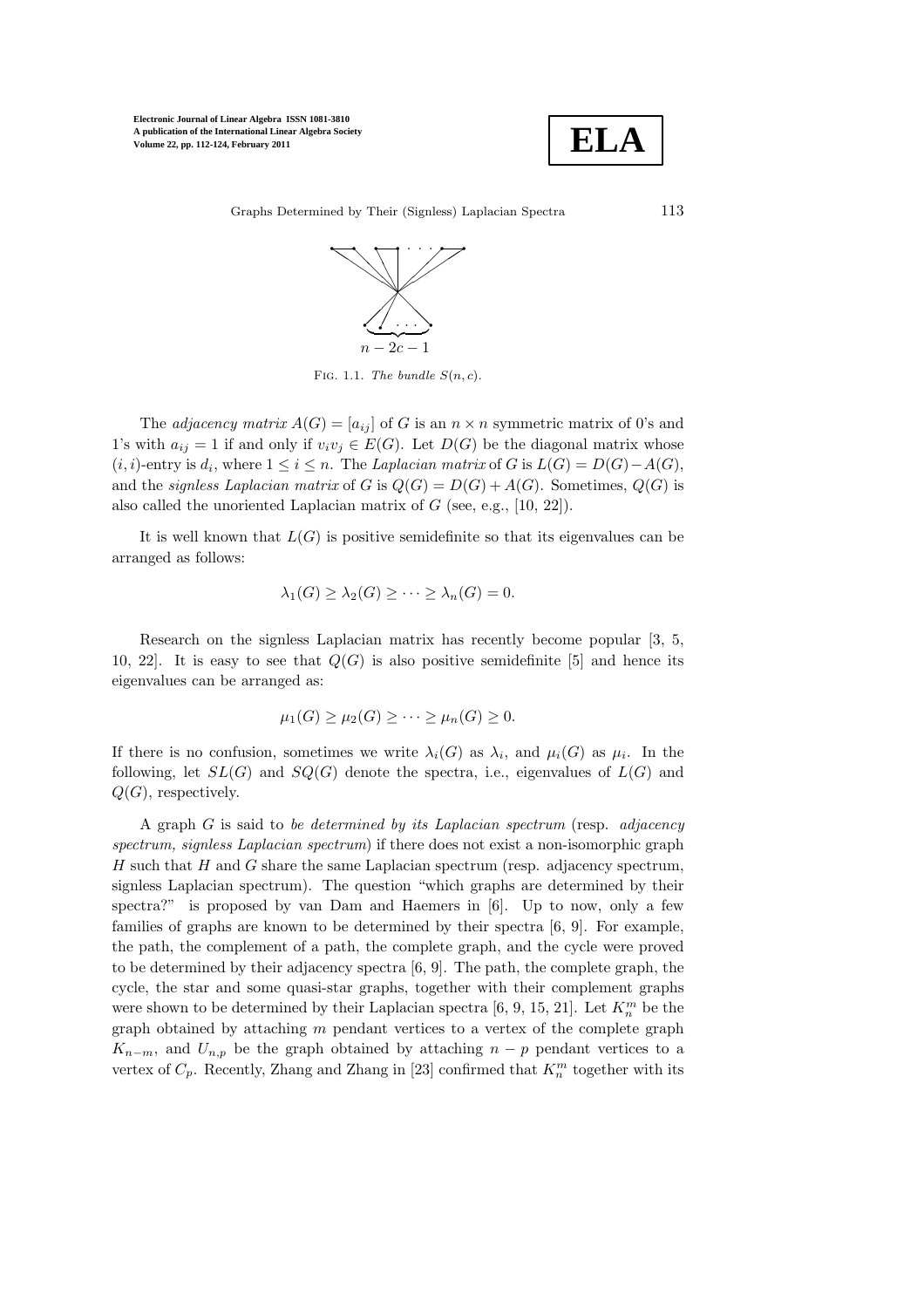

### 114 M.H. Liu, B.L. Liu, and F.Y. Wei

complement are determined by their Laplacian and adjacency spectra, respectively, and  $U_{n,p}$  is determined by its Laplacian spectrum. Moreover, they proved that  $U_{n,p}$ is determined by its adjacency spectrum if  $p$  is odd. Very recently, the authors of  $[24]$ showed that  $H_{n,p}$ , which is obtained by appending a cycle  $C_p$  to a pendant vertex of a path  $P_{n-p}$ , is determined by its signless Laplacian spectrum.

 $S(n, c)$  is an extremal graph in some classes of graphs. For instance,  $S(n, c)$  is the graph with the maximal spectral radius, the maximal Merrifield-Simmons index, the minimal Hosoya index, the minimal Wiener index, and the minimal Randić index in the set of all connected cacti on n vertices with c cycles  $[1, 14]$ . In this paper, by using a new method different from [6, 9, 15, 21, 23, 24], we show that  $S(n, c)$  together with its complement are determined by their Laplacian spectra, and we also prove that  $S(n, c)$  together with its complement are determined by their signless Laplacian spectra.

## 2.  $S(n, c)$  and its complement are determined by their Laplacian spectra. The following lemmas are well-known:

LEMMA 2.1. [12, 18] If  $G_1$  and  $G_2$  are two disjoint graphs on k and m vertices respectively, with Laplacian eigenvalues  $0 = \lambda_k(G_1) \leq \lambda_{k-1}(G_1) \leq \cdots \leq \lambda_1(G_1)$  and  $0 = \lambda_m(G_2) \leq \lambda_{m-1}(G_2) \leq \cdots \leq \lambda_1(G_2)$  respectively, then the Laplacian eigenvalues of  $G_1 \vee G_2$  are given by  $0, \lambda_{k-1}(G_1)+m, \ldots, \lambda_1(G_1)+m, \lambda_{m-1}(G_2)+k, \ldots, \lambda_1(G_2)+k$ , and  $m + k$ .

LEMMA 2.2. [13] If  $G = (V, E)$  is a graph of order n, then  $\lambda_1(G) \leq n$ . Moreover,  $\lambda_1(G) = n \geq 2$  if and only if  $G = G_1 \vee G_2$ , where each of  $G_1$  and  $G_2$  has at least one vertex.

Let  $G' = G + e$  be the graph obtained from G by inserting a new edge e into G, and  $G - u$  be the graph obtained from G by deleting the vertex  $u \in V(G)$  and all the edges adjacent to u. It follows by the Courant–Weyl inequalities [4, Theorem 2.1] that:

LEMMA 2.3. [7] The Laplacian eigenvalues of G and  $G' = G + e$  interlace, that is,  $\lambda_1(G') \geq \lambda_1(G) \geq \lambda_2(G') \geq \lambda_2(G) \geq \cdots \geq \lambda_n(G') = \lambda_n(G) = 0.$ 

LEMMA 2.4. [17, 19] If G is a graph with n vertices and at least one edge, then  $\mu_1(G) \geq \lambda_1(G) \geq d_1(G) + 1$ . If G is connected, the first equality holds if and only if G is bipartite, the second equality holds if and only if  $d_1(G) = n - 1$ .

As usual,  $K_{s,t}$  denotes the complete bipartite graph with s vertices in one part and t in the other. Specially,  $K_{1,n-1}$  denotes the star of order n. By Lemmas 2.1–2.2, it is not difficult to prove that: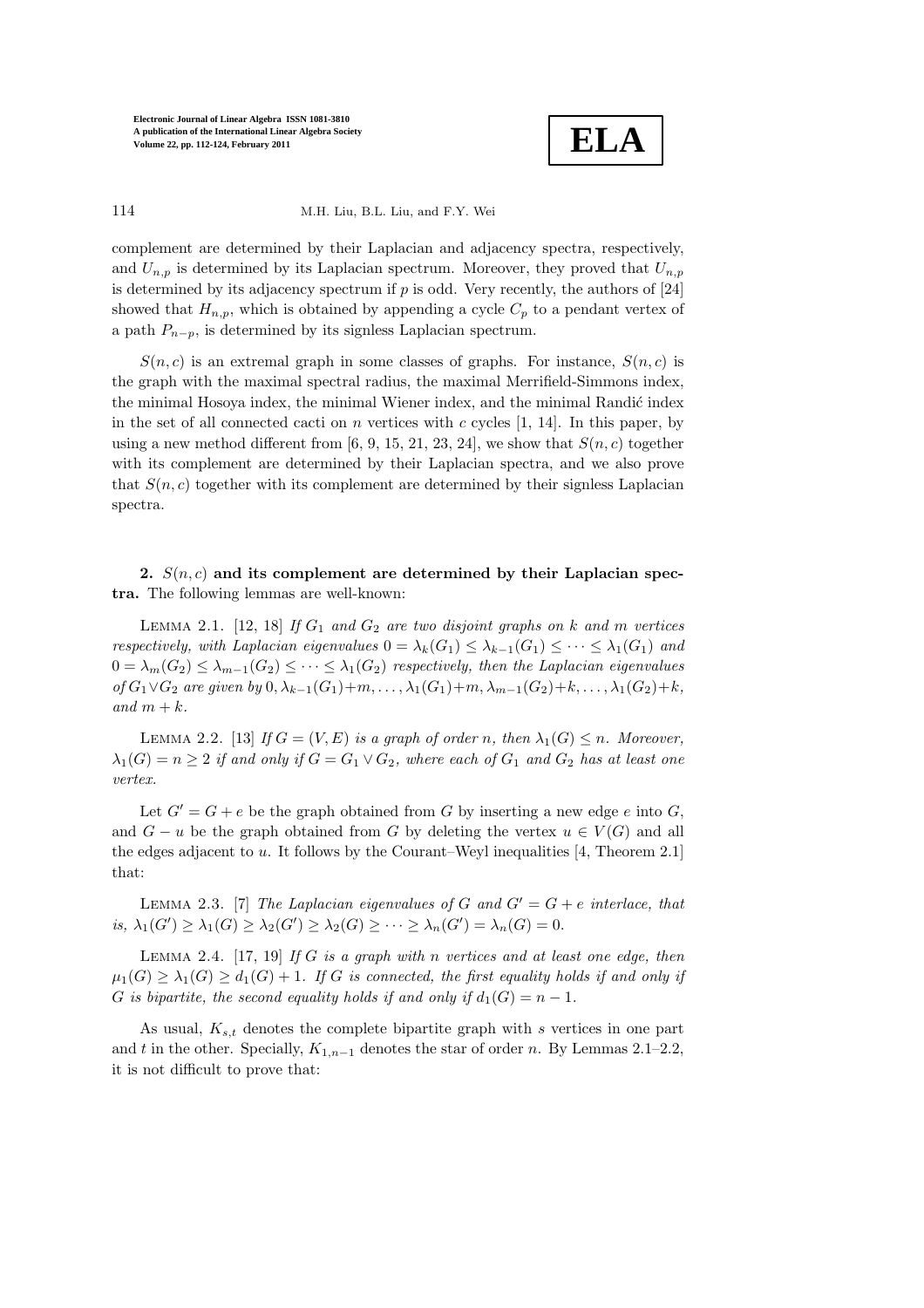**ELA**

Graphs Determined by Their (Signless) Laplacian Spectra 115

LEMMA 2.5. [15, 21]  $K_{1,n-1}$  is determined by its Laplacian spectrum.

THEOREM 2.6. If  $c \geq 0$ , then  $S(n, c)$  is determined by its Laplacian spectrum.

*Proof.* If  $c = 0$ , then  $S(n, c) \cong K_{1,n-1}$ . By Lemma 2.5, the result follows. In the following, assume that  $c > 1$ . Since  $n > 2c + 1 > c + 2$ ,  $n = c + 2$  if and only if  $n = 3$ and  $c = 1$ . Thus,  $n = c + 2$  implies that  $S(n, c) \cong C_3$ , it can be readily checked that  $C_3$  is determined by its Laplacian spectrum [6]. So, we may assume that  $c \geq 1$  and  $n > c + 2$  in the sequel.

By Lemma 2.1 and  $SL(K_2) = (2,0)$ , we have

$$
SL(S(n, c)) = (n, 3, \ldots, 3, 1, \ldots, 1, 0),
$$

where the multiplicity of 3 is c, and the multiplicity of 1 is  $n - c - 2$ . Now suppose there exists some graph G, such that  $SL(G) = SL(S(n, c))$ , then  $\lambda_1(G) = n$ . By Lemma 2.2, it follows that  $G = G_1 \vee G_2$ , where  $G_1$  and  $G_2$  are two disjoint graphs with  $|V(G_1)| \ge |V(G_2)|$ . Since  $n > c + 2$ , we have  $\lambda_{n-1}(G) = \lambda_{n-1}(S(n, c)) = 1$ .

Next we shall prove that  $|V(G_2)| = 1$ . Otherwise, if  $|V(G_2)| \geq 2$ , by Lemmas 2.1 and 2.3, we can conclude that  $\lambda_{n-1}(G) \geq \lambda_{n-1}(K_{|V(G_1)|,|V(G_2)|}) = |V(G_2)| \geq 2$ , a contradiction. Thus,  $|V(G_2)| = 1$  follows. Now suppose  $V(G_2) = \{v_0\}$ , then  $G_1 = G$  $v_0$ . By Lemma 2.1 and  $SL(G) = SL(S(n, c))$ , then  $SL(G_1) = (2, 2, \ldots, 2, 0, 0, \ldots, 0)$ , where the multiplicity of 2 is c, and the multiplicity of 0 is  $n - c - 1$ . By Lemma 2.4, we can conclude that  $d_1(G_1) = 1$ , and hence  $G_1 = cK_2 \cup (n - 2c - 1)K_1$ . Therefore,  $G \cong S(n, c)$ .  $\Box$ 

Let  $G^C$  be the *complement graph* of G. In particular,  $S^C(n, c)$  denotes the complement graph of  $S(n, c)$ . For the relation between  $SL(G)$  and  $SL(G^C)$ , it has been shown that:

LEMMA 2.7. [17] Let G be a graph with n vertices. If  $\lambda_i(G)$ ,  $i = 1, 2, \ldots, n$  are the eigenvalues of  $L(G)$ , then the eigenvalues of  $L(G^C)$  are  $n - \lambda_i(G)$ ,  $i = 1, 2, ..., n - 1$ and 0.

By Lemma 2.7 and Theorem 2.6, we have:

COROLLARY 2.8. If  $c \geq 0$ , then  $S^{C}(n, c)$  is determined by its Laplacian spectrum.

3.  $S(n, c)$  is determined by its signless Laplacian spectrum. In this section, we shall show that  $S(n, c)$  is determined by its signless Laplacian spectrum. First we need some lemmas.

Suppose  $M$  and  $N$  are real symmetric matrices of order  $n$  and  $m$  with eigenvalues  $\rho_1(M) \geq \cdots \geq \rho_m(M)$  and  $\rho_1(N) \geq \cdots \geq \rho_n(N)$ , respectively. It is well-known that: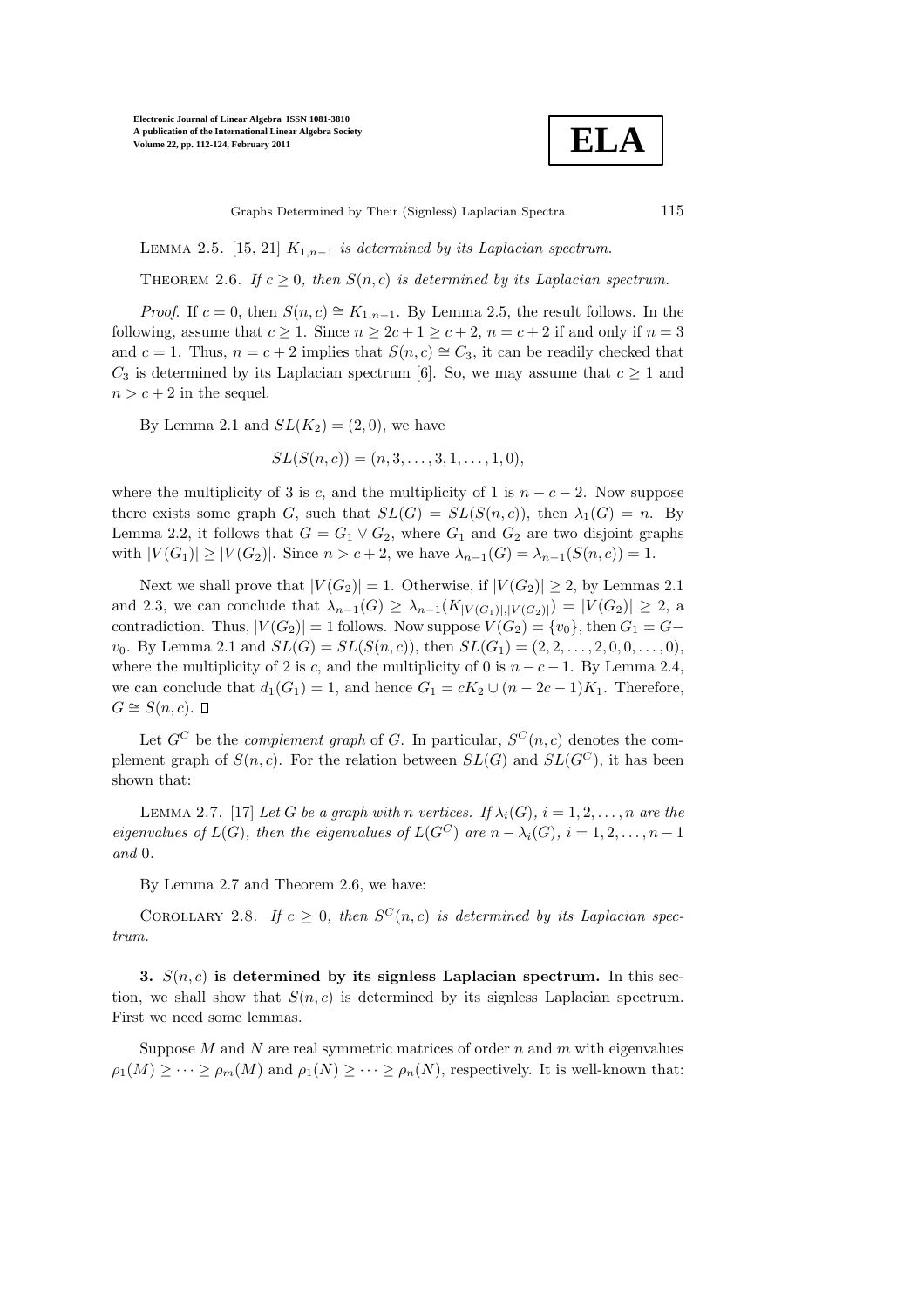**ELA**

116 M.H. Liu, B.L. Liu, and F.Y. Wei

LEMMA 3.1. [11] If M is a principal submatrix of N, then the eigenvalues of M interlace those of N, i.e.,  $\rho_i(N) \geq \rho_i(M) \geq \rho_{n-m+i}(N)$  for  $i = 1, 2, ..., m$ .

LEMMA 3.2. [8] If G is a graph on n vertices with vertex degrees  $d_1 \geq d_2 \geq$  $\cdots \geq d_n$  and signless Laplacian eigenvalues  $\mu_1 \geq \mu_2 \geq \cdots \geq \mu_n$ , then  $\mu_2 \geq d_2 - 1$ . Moreover, if  $\mu_2 = d_2 - 1$ , then  $d_1 = d_2$ , and the maximum and the second maximum degree vertices are adjacent.

By Lemmas 2.4 and 3.2, it follows that  $\mu_1 \geq d_1 + 1$  and  $\mu_2 \geq d_2 - 1$ . For the general case, we have:

THEOREM 3.3. If  $G$  is a finite simple graph on n vertices with vertex degrees  $d_1 \geq d_2 \geq \cdots \geq d_n$  and signless Laplacian eigenvalues  $\mu_1 \geq \mu_2 \geq \cdots \geq \mu_n$ , then  $\mu_m \geq d_m - m + 1$ , where  $m = 1, 2, ..., n$ .

To prove Theorem 3.3, we need the next lemma.

LEMMA 3.4. [4] (Weyl) Suppose  $A_n$  and  $B_n$  are two real symmetric matrices of order n, then  $\rho_n(A)+\rho_n(B) \leq \rho_n(A+B)$ , where  $\rho_n(A)$ ,  $\rho_n(B)$  and  $\rho_n(A+B)$  denote the smallest eigenvalues of A, B and  $A + B$ , respectively.

*Proof of Theorem 3.3.* Since  $Q(G)$  is positive semidefinite,  $\mu_m \geq 0$ . If  $d_m - m + 1 \leq$ 0, the result already holds. So, we assume that  $d_m > m - 1$  in the following.

Let  $T = \{v_1, v_2, \ldots, v_m\}$ . Consider the principal submatrix  $Q_T$  of  $Q(G)$  with rows and columns indexed by T. Let  $Q(T)$  be the signless Laplacian matrix of the subgraph induced by T. Then,  $Q_T = Q(T) + D'(T)$ , where  $D'(T)$  is the diagonal matrix and the  $(i, i)$ -entry of  $D'(T)$  is the number of neighbors of  $v_i$  outside T. Since  $Q(T)$  is positive semidefine, and  $D'(T) \geq (d_m - m + 1)I_m$ , by Lemma 3.4 we have  $\rho_m(Q_T) \ge \rho_m(Q(T)) + \rho_m(D'(T)) \ge \rho_m(D'(T)) \ge d_m - m + 1.$  Recall that  $Q_T$ is the principal submatrix of  $Q(G)$ , thus Lemma 3.1 implies that  $\mu_m \ge \rho_m(Q_T) \ge$  $d_m - m + 1$ . We get the required inequality.  $\square$ 

REMARK 3.5. The main idea of the proof in Theorem 3.3 comes from Lemma 2 of  $[2]$ . In  $[2]$ , it has been shown that "Let G be a finite simple graph on n vertices with vertex degree  $d_1 \geq d_2 \geq \cdots \geq d_n$  and Laplacian eigenvalues  $\lambda_1 \geq \lambda_2 \geq \cdots \geq \lambda_n$ . If  $G \not\cong K_m \cup (n-m)K_1$ , then  $\lambda_m \geq d_m - m + 2$ , where  $m = 1, 2, \ldots, n$ ." Though  $\mu_1 \geq \lambda_1 \geq d_1 + 1$  by Lemma 2.4,  $\mu_m \geq d_m - m + 2$  does not hold for all connected graphs. For example,  $\mu_2(K_n - e) = n - 2 < n - 1 = d_2(K_n - e)$ , where  $K_n - e$  is the graph obtained from  $K_n$  by deleting one edge and  $n \geq 4$ .

Let  $\Phi(G, x) = \det(xI - Q(G))$  be the signless Laplacian characteristic polynomial of G.

LEMMA 3.6. If  $c \ge 1$ , then  $\mu_1(S(n, c)) > n$ ,  $\mu_2(S(n, c)) \le 3$  and  $0 < \mu_n(S(n, c))$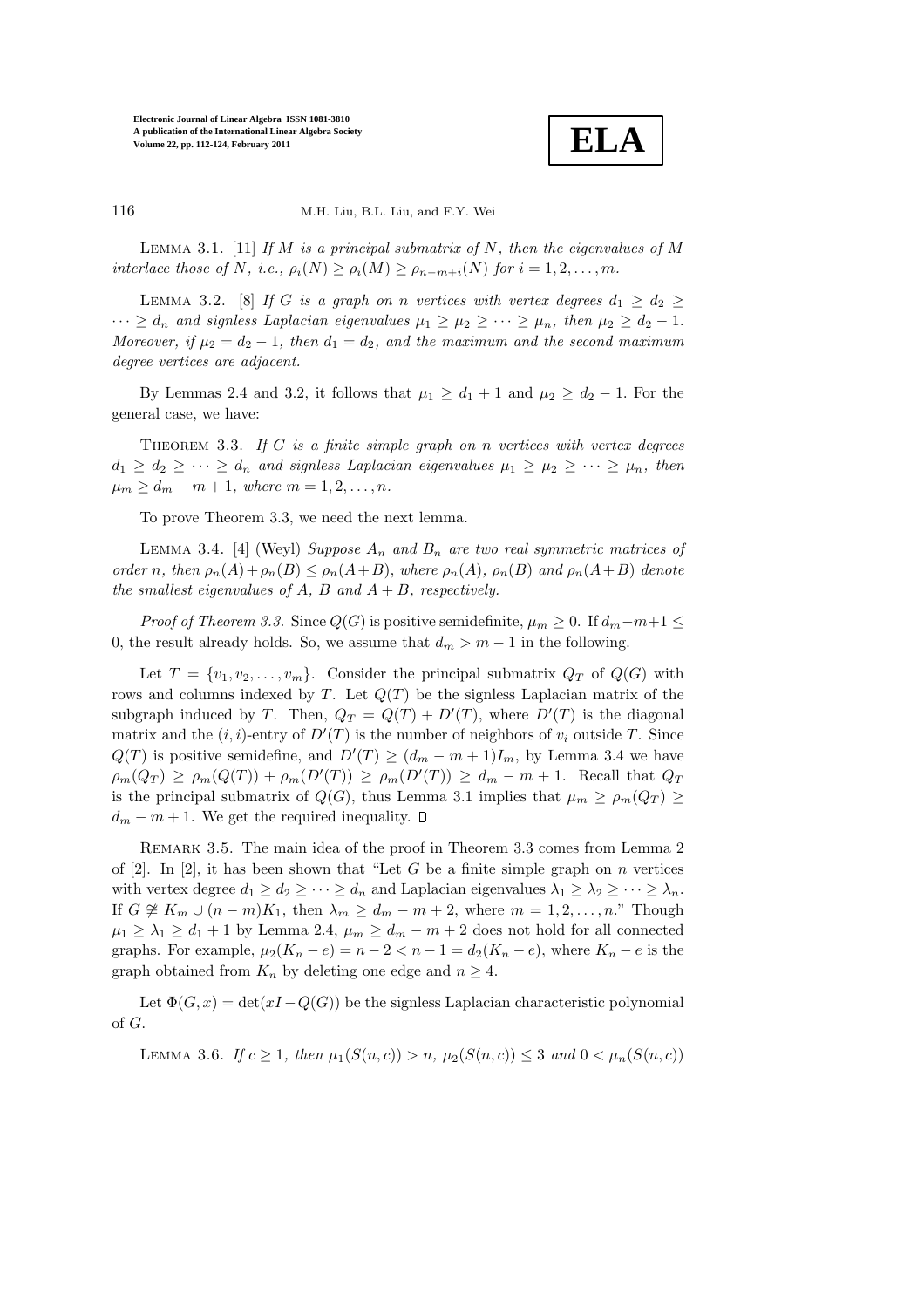

Graphs Determined by Their (Signless) Laplacian Spectra 117

 $\leq 1$ .

Proof. By a straightforward computation, we have

(3.1) 
$$
\Phi(S(n, c), x) = (x - 1)^{n - c - 2} (x - 3)^{c - 1} \varphi_1(x),
$$

where  $\varphi_1(x) = x^3 - (n+3)x^2 + 3nx - 4c$ .

We consider the next two cases.

Case 1.  $n > 2c + 2$ .

Since  $\varphi_1(0) = -4c < 0$ ,  $\varphi_1(1) = 2(n - 2c - 1) > 0$ ,  $\varphi_1(3) = -4c < 0$ ,  $\varphi_1(n) =$  $-4c < 0$  and  $\varphi_1(n+1) = n^2 - n - 2 - 4c \ge n^2 - n - 2 - 2n + 4 = n^2 - 3n + 2 > 0$ . By Eq. (3.1), it follows that  $\mu_1(S(n, c)) > n$ ,  $\mu_2(S(n, c)) \leq 3$  and  $0 < \mu_n(S(n, c)) < 1$ .

Case 2.  $n = 2c + 1$ .

If  $c = 1$ , then  $n = 3$  and hence  $S(n, c) = C_3$ , it is easily checked the result follows. Thus, we may suppose that  $n \geq 5$ , i.e.,  $c \geq 2$  in the following. Then, Eq. (3.1) can be rewritten as

(3.2) 
$$
\Phi(S(n, c), x) = (x - 1)^{n - c - 1} (x - 3)^{c - 1} \varphi_2(x),
$$

where  $\varphi_2(x) = x^2 - (n+2)x + 4c$ .

Since  $\varphi_2(1) = 2c - 2 > 0$ ,  $\varphi_2(2) = -2 < 0$ ,  $\varphi_2(n) = -2 < 0$  and  $\varphi_2(n+1) =$  $2c - 2 > 0$ . By Eq. (3.2), it follows that  $\mu_1(S(n, c)) > n$ ,  $\mu_2(S(n, c)) = 3$  and  $\mu_n(S(n, c)) = 1.$ 

By combining the above arguments, the result follows.  $\square$ 

LEMMA 3.7. [5] Let  $G = (V, E)$  be a graph on n vertices. Then,  $\mu_1(G) \leq$  $\max\{d(u) + d(v) : uv \in E\}$ . For a connected graph G, equality holds if and only if G is regular or semi-regular bipartite.

LEMMA 3.8. For  $c \geq 1$ , if  $SQ(G) = SQ(S(n, c))$ , then G is connected with  $d_2(G) \leq 4$ . Moreover,  $d_2(G) = 4$  implies that  $d_1(G) = d_2(G)$ .

*Proof.* Since  $SQ(G) = SQ(S(n, c))$ , by Lemma 3.6 it follows that  $\mu_1(G)$  $\mu_1(S(n, c)) > n$  and  $\mu_2(G) = \mu_2(S(n, c)) \leq 3$ . By Lemma 3.2, we can conclude that  $d_2(G) \leq 4$ , and  $d_2(G) = 4$  implies that  $d_1(G) = d_2(G)$ .

Suppose to the contrary that G is disconnected. Let  $G_1$  be the greatest connected component, i.e., the connected component with largest number of vertices, of G. Since  $d_2(G) \leq 4$  and  $\mu_1(G) > n$ , we have  $n-3 \leq d_1(G) \leq n-2$  by Lemma 3.7. We consider the next two cases.

Case 1.  $d_1(G) = n - 3$ .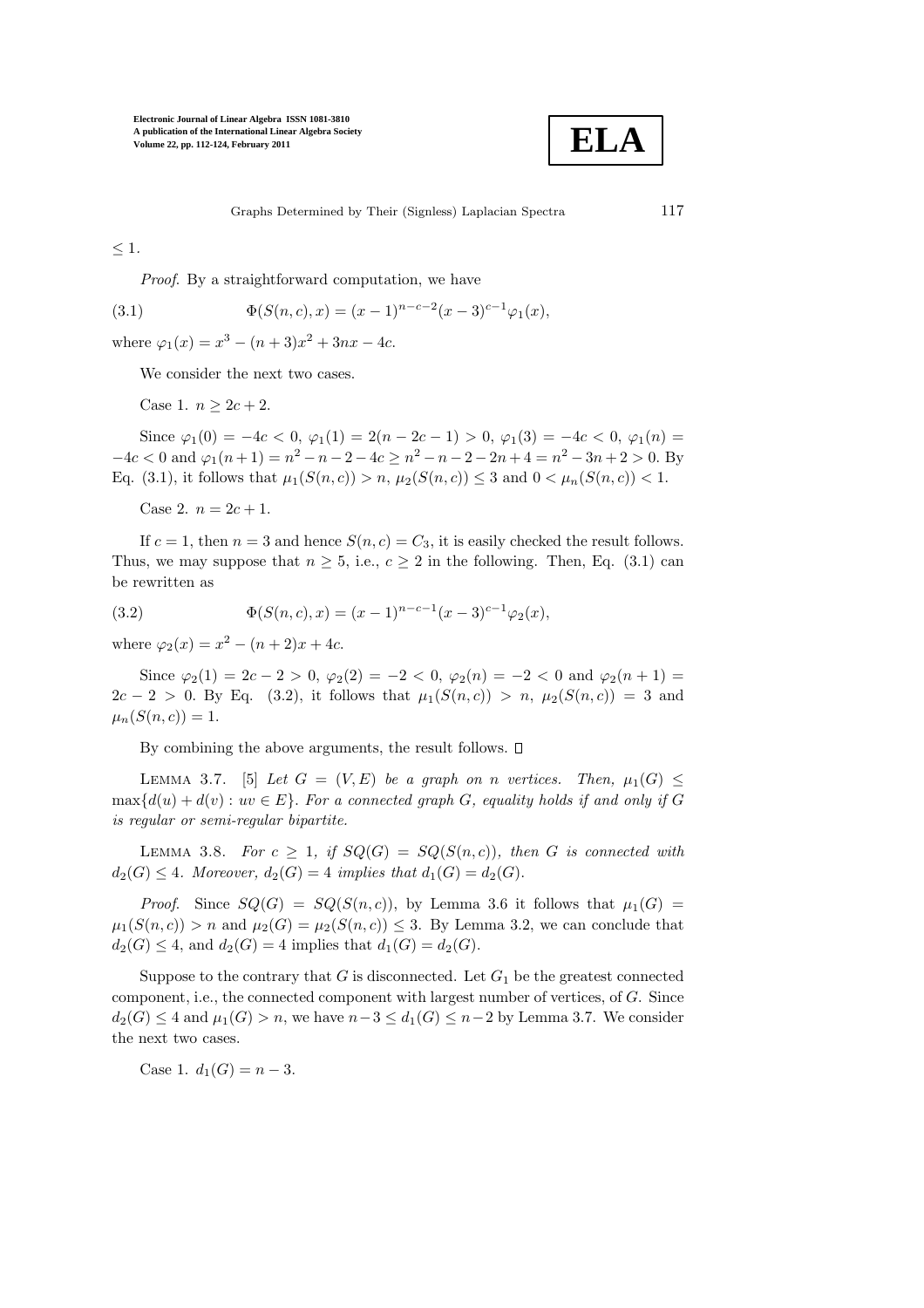

#### 118 M.H. Liu, B.L. Liu, and F.Y. Wei

Then,  $|V(G_1)| \ge n-2$ . If  $|V(G_1)| = n-1$ , then  $G = G_1 \cup K_1$ . This implies that  $\mu_n(G) = 0$ , a contradiction to  $\mu_n(G) = \mu_n(S(n, c)) > 0$ . If  $|V(G_1)| = n - 2$ , then  $G = G_1 \cup K_2$  or  $G = G_1 \cup 2K_1$ . This also implies that  $\mu_n(G) = 0$ , a contradiction.

Case 2.  $d_1(G) = n - 2$ .

Then,  $|V(G_1)| = n-1$ , and hence  $G = G_1 \cup K_1$ . This also implies that  $\mu_n(G) = 0$ , a contradiction to  $\mu_n(G) = \mu_n(S(n, c)) > 0$ .

Thus, G is connected.  $\square$ 

Let  $m(v)$  denote the average of the degree of the vertices adjacent to v, i.e.,  $m(v) = \sum_{u \in N(v)} d(u)/d(v).$ 

LEMMA 3.9. [7] Let G be a connected graph. Then  $\mu_1(G) \leq \max\{d(v) + m(v):$  $v \in V$ , and equality holds if and only if G is a regular graph or a semi-regular bipartite graph.

LEMMA 3.10. Let  $G = (V, E)$  be a connected graph on  $n \geq 2c + 3$  vertices with  $n + c - 1$  edges. If  $c \geq 1$  and  $d_1(G) \leq n - 2$ , then  $\mu_1(G) \leq n$ .

*Proof.* By Lemma 3.9, we only need to prove that  $\max\{d(v)+m(v): v \in V\} \leq n$ . Suppose  $\max\{d(v) + m(v) : v \in V\}$  occurs at the vertex  $u_0$ . Three cases arise:  $d(u_0) = 1, d(u_0) = 2, \text{ or } 3 \leq d(u_0) \leq n-2.$ 

Case 1.  $d(u_0) = 1$ .

Suppose  $v \in N(u_0)$ . Since  $d(v) \leq d_1(G) \leq n-2$ ,  $d(u_0) + m(u_0) = d(u_0) + d(v) \leq$  $n-1 < n$ .

Case 2.  $d(u_0) = 2$ .

Suppose that  $v, w \in N(u_0)$ .

If  $vw \in E$ , since G is a connected graph with  $n + c - 1$  edges, it follows that  $|N(v) \cap N(w)| \leq c$  and  $|N(v) \cup N(w)| \leq n$ . Therefore,  $d(u_0) + m(u_0) = 2 + \frac{d(v) + d(w)}{2} \leq$  $2 + \frac{n+c}{2} \le n$  by  $n \ge 2c + 3$ .

If  $vw \notin E$ , since G is a connected graph with  $n + c - 1$  edges, it follows that  $|N(v) \cap N(w)| \leq c + 1$  and  $|N(v) \cup N(w)| \leq n - 2$ . Therefore,  $d(u_0) + m(u_0) =$  $2 + \frac{d(v) + d(w)}{2} \leq 2 + \frac{n+c-1}{2} < n$  by  $n \geq 2c+3$ .

Case 3.  $3 \leq d(u_0) \leq n-2$ .

Note that  $3 \leq d(u_0) \leq n-2$  and the number of edges of G is  $n+c-1$ , then  $d(u_0) + m(u_0) \leq d(u_0) + \frac{2(n+c-1)-d(u_0)-1}{d(u_0)} = d(u_0) - 1 + \frac{2n+2c-3}{d(u_0)}$ . Next we shall prove that  $d(u_0) - 1 + \frac{2n+2c-3}{d(u_0)} \le n$ , equivalently,  $d(u_0)(n+1-d(u_0)) \ge 2n+2c-3$ . Let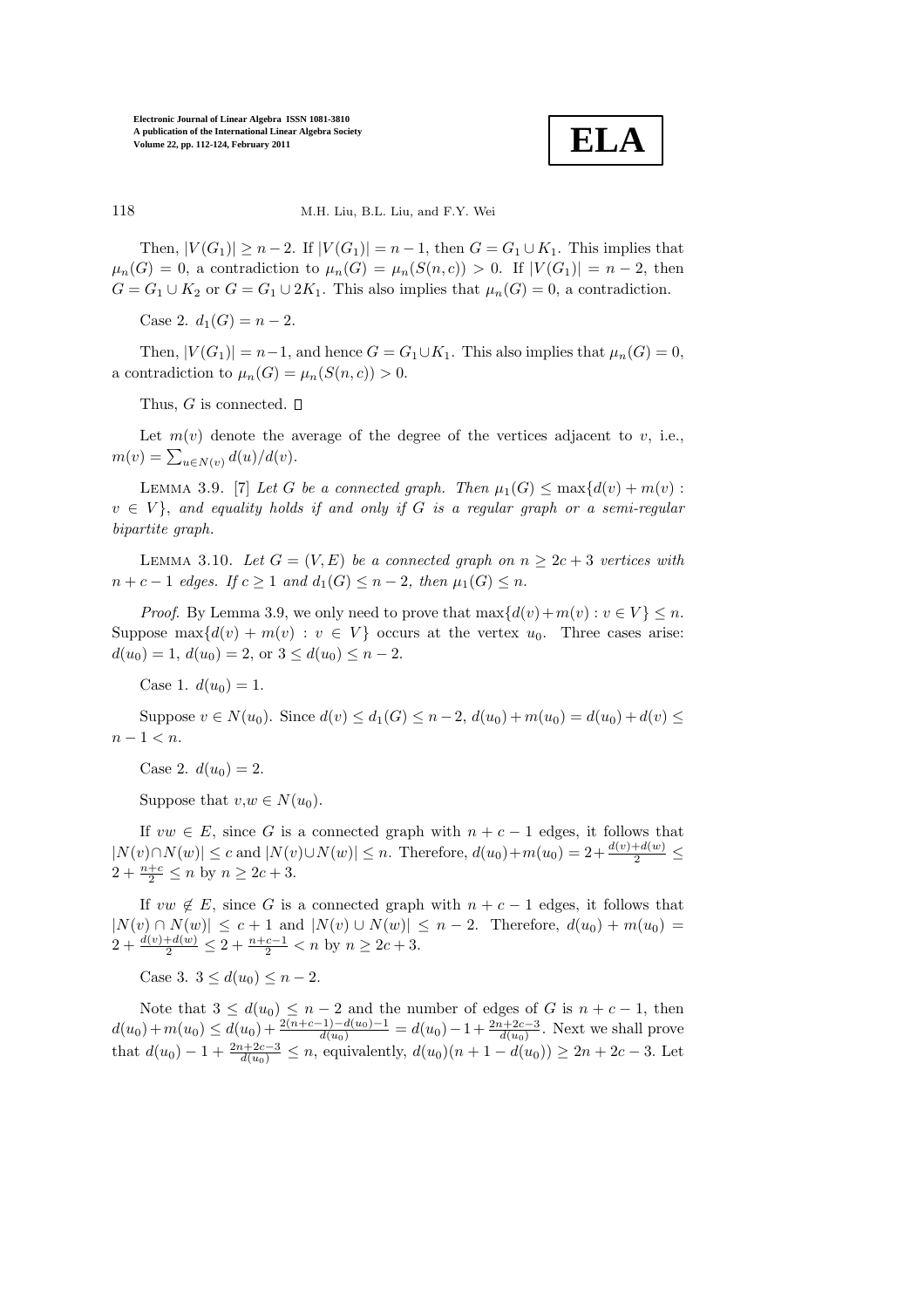**ELA**

Graphs Determined by Their (Signless) Laplacian Spectra 119

 $f(x) = (n + 1 - x)x$ .

When  $3 \le x \le \frac{n+1}{2}$ , since  $f'(x) = n+1-2x \ge 0$ , we have  $f(x) \ge f(3) =$  $3(n-2) \ge 2n + 2c - 3$  by  $n \ge 2c + 3$ .

When  $\frac{n+1}{2} \le x \le n-2$ , since  $f'(x) = n+1-2x \le 0$ , we have  $f(x) \ge f(n-2) =$  $3(n-2) \ge 2n + 2c - 3$  by  $n \ge 2c + 3$ .

By combining the above arguments, the conclusion follows.  $\square$ 

LEMMA 3.11. [5] Let G be a graph with n vertices, m edges. We have  $\sum_{i=1}^{n} \mu_i = \sum_{i=1}^{n} d_i = 2m$ , and  $\sum_{i=1}^{n} \mu_i^2 = 2m + \sum_{i=1}^{n} d_i^2$ .  $\sum_{i=1}^{n} d_i = 2m$ , and  $\sum_{i=1}^{n} \mu_i^2 = 2m + \sum_{i=1}^{n} d_i^2$ .

LEMMA 3.12. For  $c \geq 1$ , if  $n = 2c + 2$  or  $n = 2c + 1$ , then there does not exist any connected graph G on n vertices with  $n+c-1$  edges and  $d_1(G) \leq n-2$  such that  $SQ(G) = SQ(S(n, c)).$ 

*Proof.* Here we only prove the case of  $n = 2c + 2$ , because the proof of  $n = 2c + 1$ is analogous. When  $3 \leq n \leq 7$ , it is easily checked the result follows by the aid of computer. Thus, we may assume that  $n \geq 8$  in the following. Suppose to the contrary, there exists some connected graph G on  $n = 2c + 2$  vertices with  $n + c - 1$  edges and  $d_1(G) \leq n-2$  such that  $SQ(G) = SQ(S(n, c))$ . By Lemmas 3.6–3.8, we can conclude that  $d_2(G) \leq 4$  and  $n-3 \leq d_1(G) \leq n-2$  because  $\mu_1(G) = \mu_1(S(n, c)) > n$ . We divide the proof into the next two cases.

Case 1.  $d_1(G) = n - 3$ .

If  $d_2(G) \leq 3$ , then Lemma 3.7 implies that  $\mu_1(G) \leq n < \mu_1(S(n, c))$ , a contradiction. Thus,  $d_2(G) = 4$ . So Lemma 3.8 implies that  $d_1(G) = d_2(G)$ , and hence  $n = 7$ , a contradiction to the fact that  $n \geq 8$ .

Case 2.  $d_1(G) = n - 2$ .

If  $d_2(G) \leq 2$ , then Lemma 3.7 implies that  $\mu_1(G) \leq n < \mu_1(S(n, c))$ , a contradiction. If  $d_2(G) = 4$ , Lemma 3.8 implies that  $d_1(G) = d_2(G)$ , and hence  $n = 6$ , a contradiction. Thus,  $d_2(G) = 3$ . Suppose G has x vertices of degree 3, y vertices of degree 2. Then, G has  $n-x-y-1$  pendant vertices. By Lemma 3.11, it follows that

$$
(3.3) \quad\n\begin{cases}\n n-2+3x+2y+n-x-y-1=2n+2c-2 \\
(n-2)^2+9x+4y+n-x-y-1=(n-1)^2+8c+n-2c-1.\n\end{cases}
$$

By Eqs. (3.3) and  $n = 2c + 2$ , we have  $x = n - 3$  and  $y = 5 - n < 0$ , a contradiction.

By combining the above arguments, this completes the proof of this result.  $\square$ 

LEMMA 3.13. [5] In any graph, the multiplicity of the eigenvalue 0 of the signless Laplacian is equal to the number of bipartite components. Moreover, the least eigen-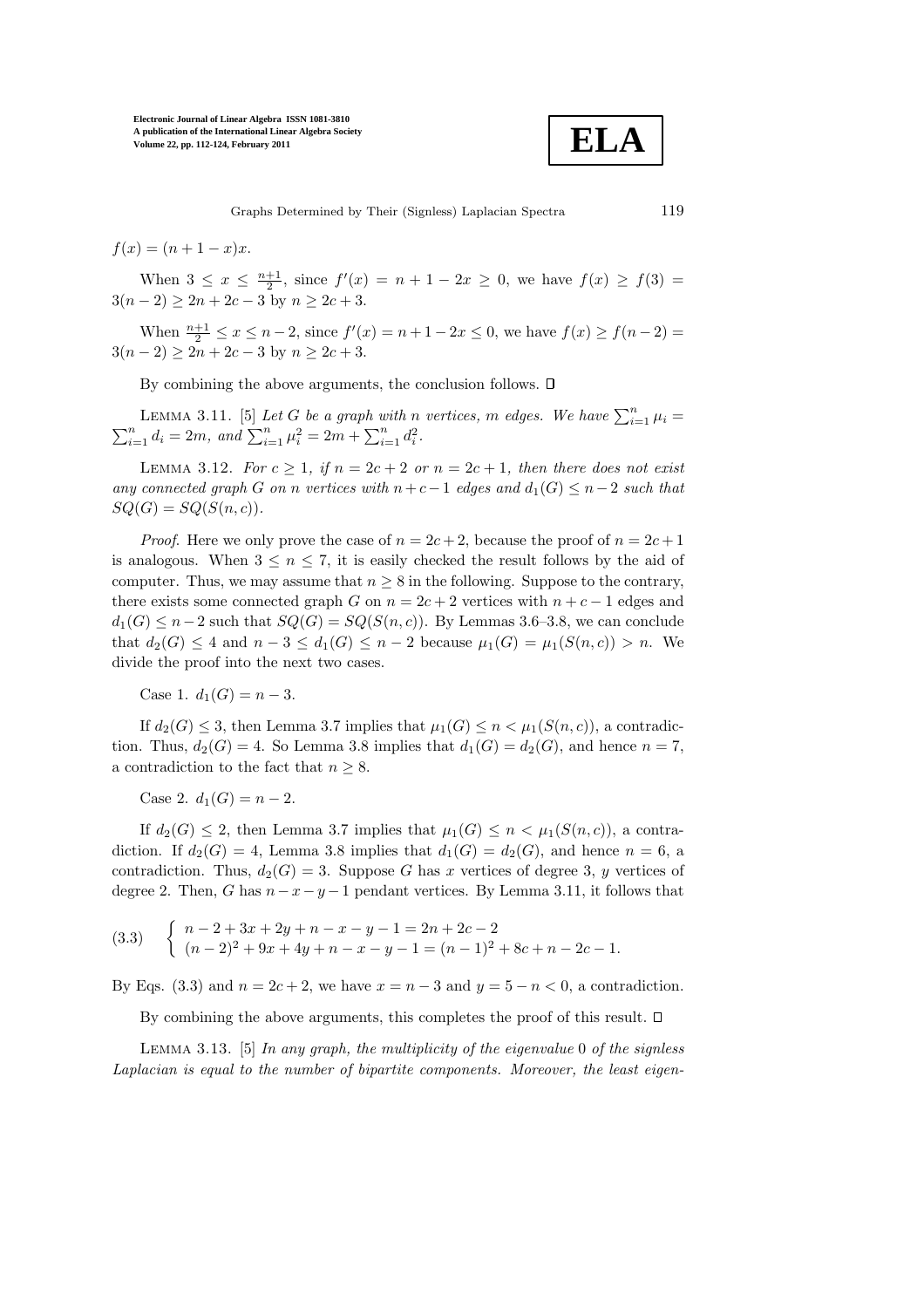**ELA**

#### 120 M.H. Liu, B.L. Liu, and F.Y. Wei

value of the signless Laplacian of a connected graph is equal to 0 if and only if the graph is bipartite. In this case, 0 is a simple eigenvalue.

LEMMA 3.14. If  $n \neq 4$ , then  $K_{1,n-1}$  is determined by its signless Laplacian spectrum.

*Proof.* Suppose there exists some graph G such that  $SQ(G) = SQ(K_{1,n-1})$ . It is well-known that if G is bipartite graph, then  $SQ(G) = SL(G)$  (see [5]). Thus,  $SQ(K_{1,n-1}) = SL(K_{1,n-1}) = (n, 1, 1, \ldots, 1, 0)$ , where the multiplicity of 1 is  $n-2$ . By Lemma 3.2, we have  $d_2(G) - 1 \leq \mu_2(G) = \mu_2(K_{1,n-1}) = 1$ . So,  $d_2(G) \leq 2$ .

If G is connected, since  $\mu_n(G) = \mu_n(K_{1,n-1}) = 0$ , by Lemma 3.13, G is connected bipartite, and hence  $SL(G) = SQ(G) = SL(K_{1,n-1})$ . By Lemma 2.5, it follows that  $G \cong K_{1,n-1}$ .

If G is disconnected, by Lemma 3.7, we have  $d_1(G) = n - 2$  and  $d_2(G) = 2$  by  $\mu_1(G) = n$ . Moreover, Lemma 3.2 implies that  $n-2 = d_1(G) = d_2(G) = 2$ , and hence  $n = 4$ , a contradiction.  $\Box$ 

REMARK 3.15. It is easily checked that  $SQ(K_{1,3}) = SQ(K_3 \cup K_1)$ . Thus,  $S(n, c)$ is not determined by its signless Laplacian spectrum when  $c = 0$  and  $n = 4$ .

THEOREM 3.16. Suppose  $c \geq 0$ , then  $S(n, c)$  is determined by its signless Laplacian spectrum except for the case of  $c = 0$  and  $n = 4$ .

*Proof.* If  $c = 0$ , then  $S(n, c) \cong K_{1,n-1}$ . By Lemma 3.14 and Remark 3.15, the result follows. Next we assume that  $c \geq 1$ . Now suppose there exists some graph G such that  $SQ(G) = SQ(S(n, c))$ . Lemmas 3.8 and 3.11 imply that G is connected and  $\sum_{i=1}^{n} d_i(G) = 2(n + c - 1)$ . Thus, G has  $n + c - 1$  edges. By Lemmas 3.8, 3.10 and 3.12, we can conclude that G is a connected graph with  $d_1(G) = n - 1$  and  $d_2(G) \leq 4$ because  $\mu_1(G) = \mu_1(S(n, c)) > n$ . Suppose G has x vertices of degree 4, y vertices of degree 3, z vertices of degree 2. Then, G has  $n - x - y - z - 1$  pendant vertices. By Lemma 3.11, it follows that

$$
(3.4)\begin{cases}\n n-1+4x+3y+2z+n-x-y-z-1=2n+2c-2 \\
(n-1)^2+16x+9y+4z+n-x-y-z-1=(n-1)^2+8c+n-2c-1.\n\end{cases}
$$

By Eqs. (3.4), we have  $6x + 2y = 0$ . Thus,  $x = y = 0$  and  $z = 2c$ . Note that  $d_1(G) = n - 1$ . Then,  $G \cong S(n, c)$  follows.  $\square$ 

4.  $S^{C}(n, c)$  is determined by its signless Laplacian spectrum. In this section, we shall show that  $S^{C}(n, c)$  is determined by its signless Laplacian spectrum. We list more lemmas as follows.

LEMMA 4.1. [3] The signless Laplacian eigenvalues of G and  $G' = G + e$  interlace, that is,  $\mu_1(G') \ge \mu_1(G) \ge \mu_2(G') \ge \mu_2(G) \ge \cdots \ge \mu_n(G') \ge \mu_n(G) \ge 0.$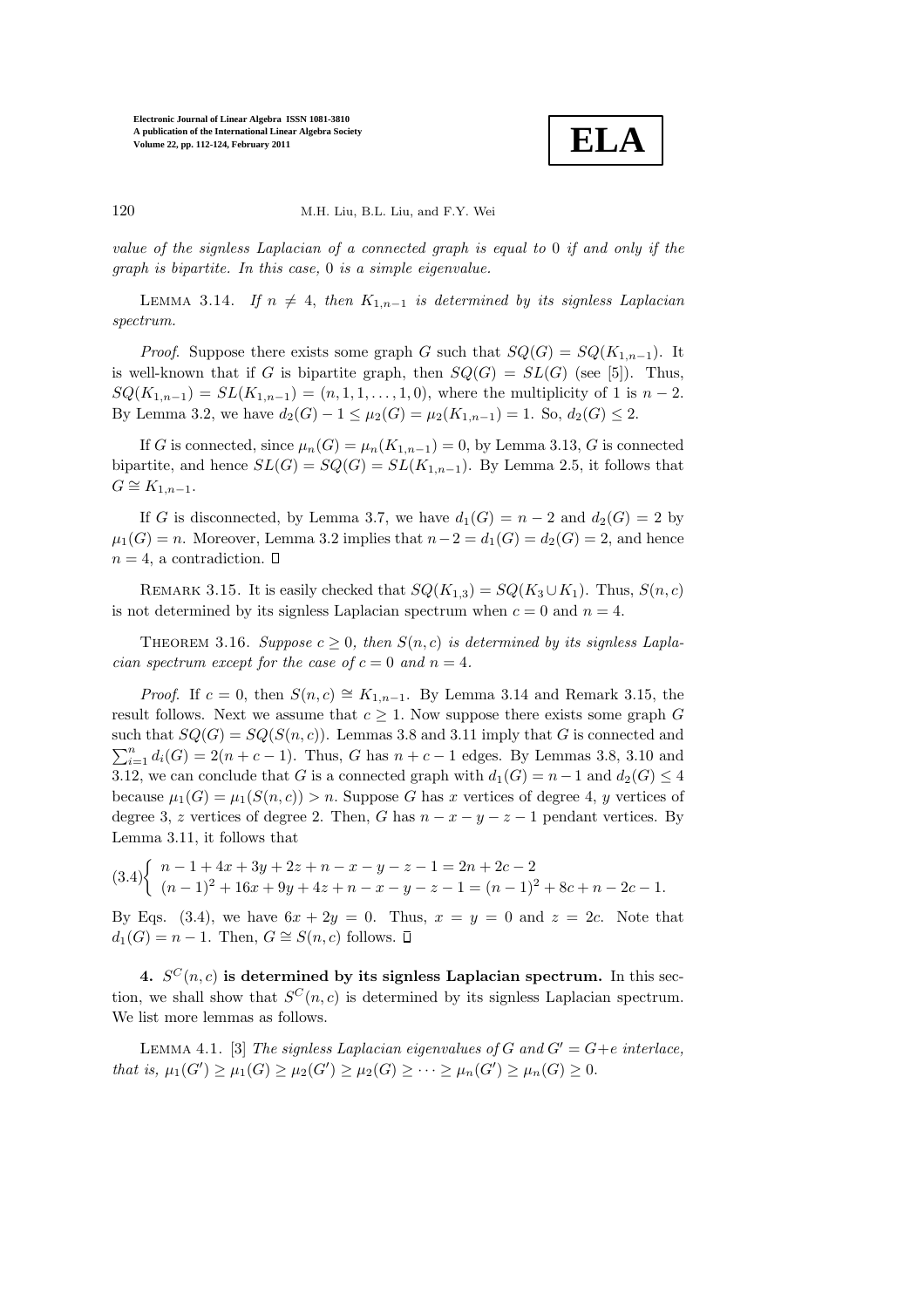

LEMMA 4.2. [16] Suppose G has n vertices and  $d_n$  is the minimum degree of vertices of G, then  $\mu_n \leq d_n$ .

LEMMA 4.3. If  $c \ge 1$  and  $n \ge 7$ , then  $\mu_n(S^C(n,c)) = 0$ ,  $\mu_{n-1}(S^C(n,c)) \ge n-5$ ,  $\mu_2(S^C(n, c)) = n - 3$  and  $\mu_1(S^C(n, c)) \geq 2(n - 3)$ .

Proof. By a straightforward computation, we have

(4.1) 
$$
\Phi(S^C(n,c),x) = x(x-n+5)^{c-1}(x-n+3)^{n-c-2}\varphi_3(x),
$$

where  $\varphi_3(x) = x^2 - 3(n-3)x + 2(n^2 - 7n + 10 + 2c)$ .

It is easy to see that the roots of  $\varphi_3(x) = 0$  are

$$
\frac{3(n-3) \pm \sqrt{(n+1)^2 - 16c}}{2}.
$$

Note that  $n \geq 2c + 1$ . Then,

$$
\mu_1 = \frac{3(n-3) + \sqrt{(n+1)^2 - 16c}}{2} \ge 2(n-3),
$$

and 
$$
n-5 < \frac{3(n-3) - \sqrt{(n+1)^2 - 16c}}{2} \le n-3
$$
.

We divide the proof into the next two cases.

Case 1.  $c = 1$ .

By Eq. (4.1), it is easy to see that  $\mu_n(S^C(n,c)) = 0$ ,  $\mu_{n-1}(S^C(n,c)) > n-5$ and  $\mu_2(S^C(n, c)) = n - 3$ .

Case 2.  $c \geq 2$ .

Since  $n - c - 2 > 0$ , by Eq. (4.1) we can conclude that  $\mu_n(S^C(n,c)) = 0$ ,  $\mu_{n-1}(S^C(n,c)) = n-5$  and  $\mu_2(S^C(n,c)) = n-3$ .

LEMMA 4.4. For  $c \ge 1$  and  $n \ge 8$ , if there exists some graph  $G = G^* \cup K_1$  such that  $G^*$  is connected and  $SQ(G) = SQ(S^C(n, c))$ , then  $d_{n-1}(G^*) = n-3$ .

*Proof.* By Lemmas 4.2 and 4.3, we can conclude that  $n-5 \leq \mu_{n-1}(G^*) \leq$  $d_{n-1}(G^*) \leq n-2$ . If  $d_{n-1}(G^*) = n-2$ , then  $G^* \cong K_{n-1}$ , and hence  $SQ(G^*) =$  $(2n-4, n-3, \ldots, n-3) \neq SQ(S^C(n, c))$ , a contradiction. We divide the proof into the next two cases.

Case 1.  $d_{n-1}(G^*) = n - 5$ .

Let  $H_1$  be the graph obtained from  $K_{n-1}$  by deleting three edges, which are adjacent to the same vertex, from  $K_{n-1}$ . Clearly,  $d_{n-1}(H_1) = n-5$  and  $G^*$  is a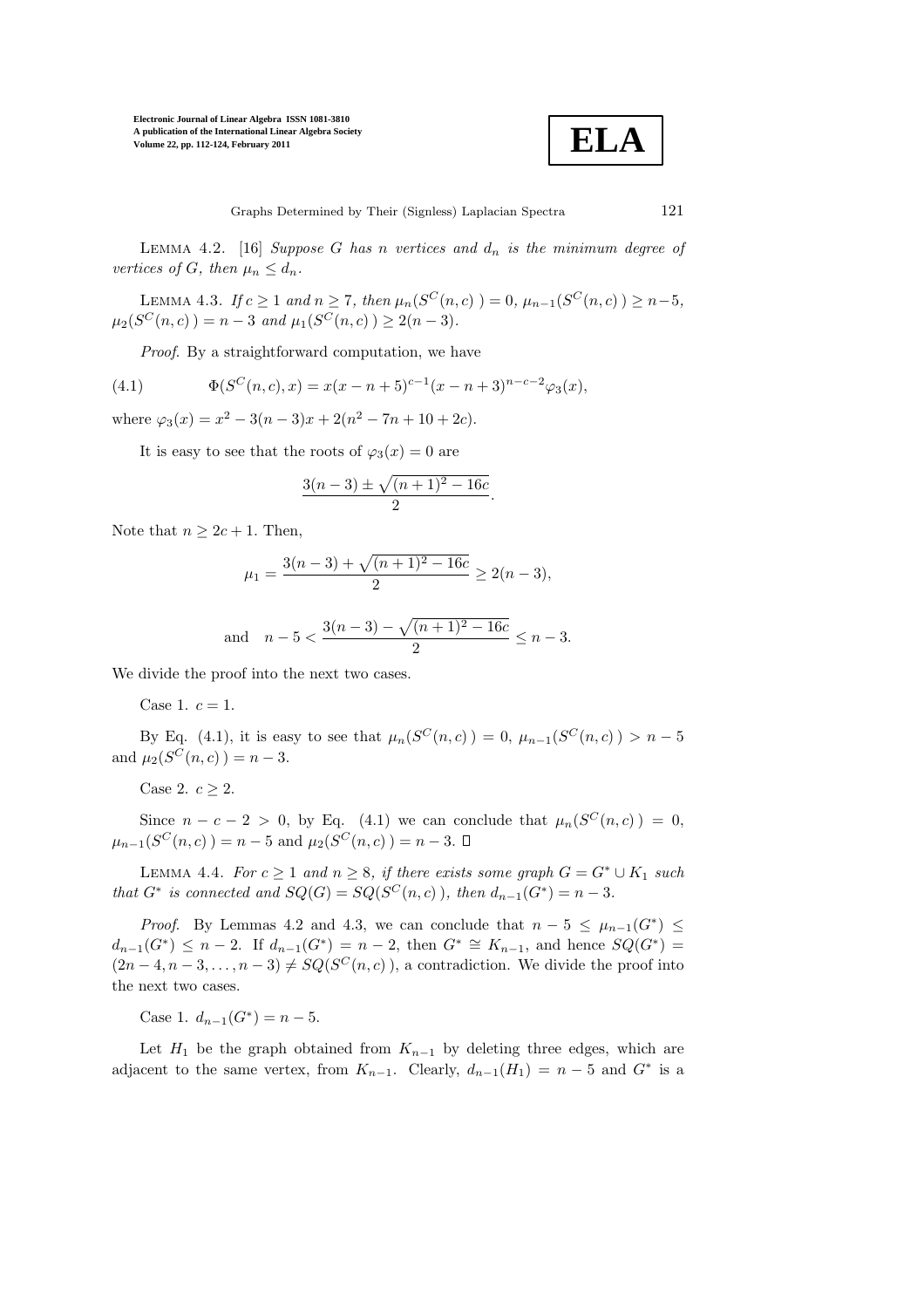

122 M.H. Liu, B.L. Liu, and F.Y. Wei

subgraph of  $H_1$ . By a straightforward computation, we have

$$
\Phi(H_1, x) = (x - n + 4)^2 (x - n + 3)^{n-5} \varphi_4(x),
$$

where  $\varphi_4(x) = x^2 - (3n - 11)x + 2(n - 4)(n - 5)$ .

It is easy to see that the roots of  $\varphi_4(x) = 0$  are

$$
\frac{3n - 11 \pm \sqrt{n^2 + 6n - 39}}{2}.
$$

By Lemma 4.1, it follows that

$$
\mu_{n-1}(G^*) \le \mu_{n-1}(H_1) = \frac{3n - 11 - \sqrt{n^2 + 6n - 39}}{2} < n - 5.
$$

On the other hand,  $\mu_{n-1}(G^*) = \mu_{n-1}(G) = \mu_{n-1}(S^C(n, c) \ge n-5$ , a contradiction.

Case 2.  $d_{n-1}(G^*) = n-4$ .

Let  $H_2$  be the graph obtained from  $K_{n-1}$  by deleting two edges, which are adjacent to the same vertex, from  $K_{n-1}$ . Clearly,  $d_{n-1}(H_2) = n-4$  and  $G^*$  is a subgraph of  $H_2$ . By a straightforward computation, we have

$$
\Phi(H_2, x) = (x - n + 4)(x - n + 3)^{n-4}\varphi_5(x),
$$

where  $\varphi_5(x) = x^2 - (3n - 10)x + 2(n - 4)^2$ .

It is easy to see that the roots of  $\varphi_5(x) = 0$  are

$$
\frac{3n - 10 \pm \sqrt{n^2 + 4n - 28}}{2}.
$$

By Lemma 4.1, it follows that

$$
\mu_{n-1}(G^*) \le \mu_{n-1}(H_2) = \frac{3n-10-\sqrt{n^2+4n-28}}{2} < n-5.
$$

On the other hand,  $\mu_{n-1}(G^*) = \mu_{n-1}(G) = \mu_{n-1}(S^C(n, c) \ge n-5$ , a contradiction.

By combining the above arguments, we can conclude that  $d_{n-1}(G^*) = n-3$ .

LEMMA 4.5. If  $c = 0$  and  $n \neq 4$ , then  $S^{C}(n, c)$  is determined by its signless Laplacian spectrum

*Proof.* If  $1 \leq n \leq 3$ , it is easily checked the result follows. Thus, we may assume that  $n > 5$  in the following. Suppose that there exists some graph G such that  $SQ(G) = SQ(S^C(n, c))$ . Note that  $S^C(n, c) = K_{n-1} \cup K_1$ . Then,  $\mu_n(G) =$  $\mu_n(K_{n-1} \cup K_1) = 0$  and  $\mu_1(G) = \mu_1(K_{n-1} \cup K_1) = 2(n-2)$ .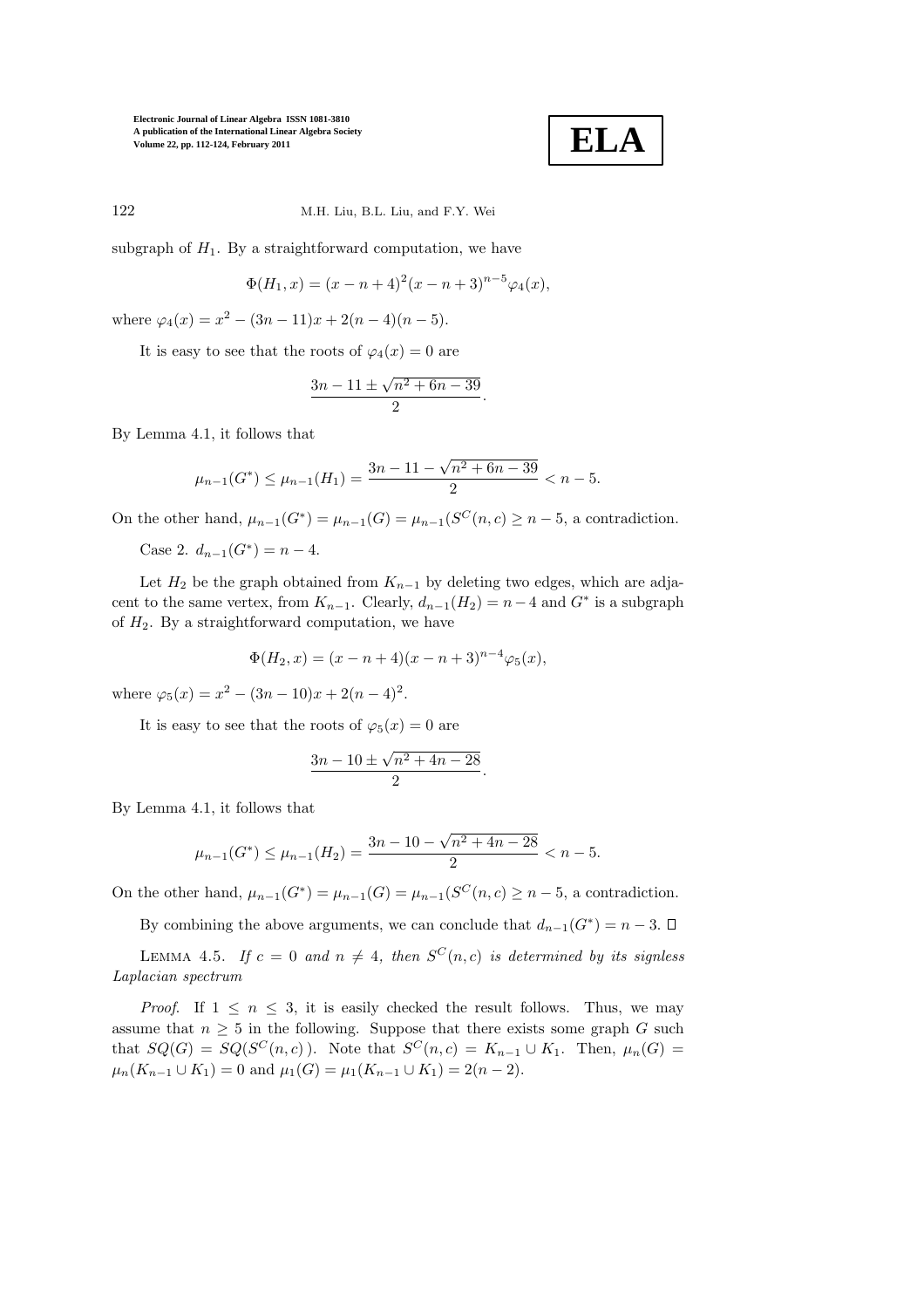

If G is connected, since  $\mu_n(G) = 0$ , by Lemma 3.13 it follows that G is bipartite. Lemma 2.2 implies that  $\mu_1(G) = \lambda_1(G) \leq n < 2(n-2)$ , a contradiction. Thus, G is disconnected and hence  $d_1(G) \leq n-2$ . Since  $\mu_1(G) = 2(n-2)$ , by Lemma 3.7 we can conclude that  $G \cong K_{n-1} \cup K_1 = S^C(n, c)$ .

REMARK 4.6. It is easily checked that  $SQ(K_3 \cup K_1) = SQ(K_{1,3})$ . Thus,  $S^C(n, c)$ is not determined by its signless Laplacian spectrum when  $c = 0$  and  $n = 4$ .

THEOREM 4.7. If  $c \geq 0$ , then  $S^{C}(n, c)$  is determined by its signless Laplacian spectrum except for the case of  $c = 0$  and  $n = 4$ .

*Proof.* If  $c = 0$ , by Lemma 4.5 and Remark 4.6, the result follows. If  $c \ge 1$  and  $3 \leq n \leq 7$ , it is easily checked the result follows by the aid of computer. Thus, we may assume that  $n \geq 8$  and  $c \geq 1$  in the sequel. Now suppose there exists some graph G such that  $SQ(G) = SQ(S^C(n, c))$ . We only need to prove the following facts:

**Fact 1.**  $G = G^* \cup K_1$ , where  $G^*$  is connected.

*Proof of Fact 1.* We first claim that  $G$  is disconnected. Suppose to the contrary, G is connected. By Lemma 4.3, we have  $\mu_n(G) = \mu_n(S^C(n, c)) = 0$ . Thus, G is bipartite by Lemma 3.13. So,  $\mu_1(G) \leq n$  follows from Lemma 2.2. But  $\mu_1(G)$  $\mu_1(S^C(n, c) \geq 2(n-3) > n$  by Lemma 4.3, a contradiction. Thus, G is disconnected.

Let  $G_1$  be the greatest connected component, i.e., the connected component with largest number of vertices, of G. Since  $\mu_n(G) = 0$  and  $\mu_{n-1}(G) = \mu_{n-1}(S^C(n, c)) \ge$  $n-5 > 0$ , by Lemmas 3.13 and 4.2 we can conclude that G has exactly one bipartite component and  $|V(G_1)| \geq n-4$ . Moreover, Lemma 4.3 implies that  $\mu_1(G)$  =  $\mu_1(S^C(n, c) \geq 2(n-3)$ , thus  $|V(G_1)| \geq n-2$  by Lemma 3.7.

If  $|V(G_1)| = n-2$ , since G has exactly one bipartite component, we can deduce that  $G = G_1 \cup K_2$ . Then G has 2 as its signless Laplacian eigenvalue. On the other hand, Lemma 4.3 implies that  $\mu_{n-1}(G) = \mu_{n-1}(S^C(n, c) \ge n-5 > 2$ , a contradiction. Thus,  $|V(G_1)| = n - 1$  and hence Fact 1 follows.

# Fact 2.  $G \cong S^C(n,c)$ .

*Proof of Fact 2.* By Fact 1 and Lemma 4.4, it follows that  $G = G^* \cup K_1$ , where  $G^*$  is connected with  $d_{n-1}(G^*) = n-3$ . By Lemma 3.11, it follows that  $G^*$  has  $n - 2c - 1$  vertices of degree  $n - 2$  and 2c vertices of degree  $n - 3$ , then  $G \cong S^C(n, c)$ follows.

This completes the proof of this result.  $\square$ 

Acknowledgment. The authors are very grateful to the anonymous referee for his valuable comments and suggestions, which led to an improvement of the original manuscript.